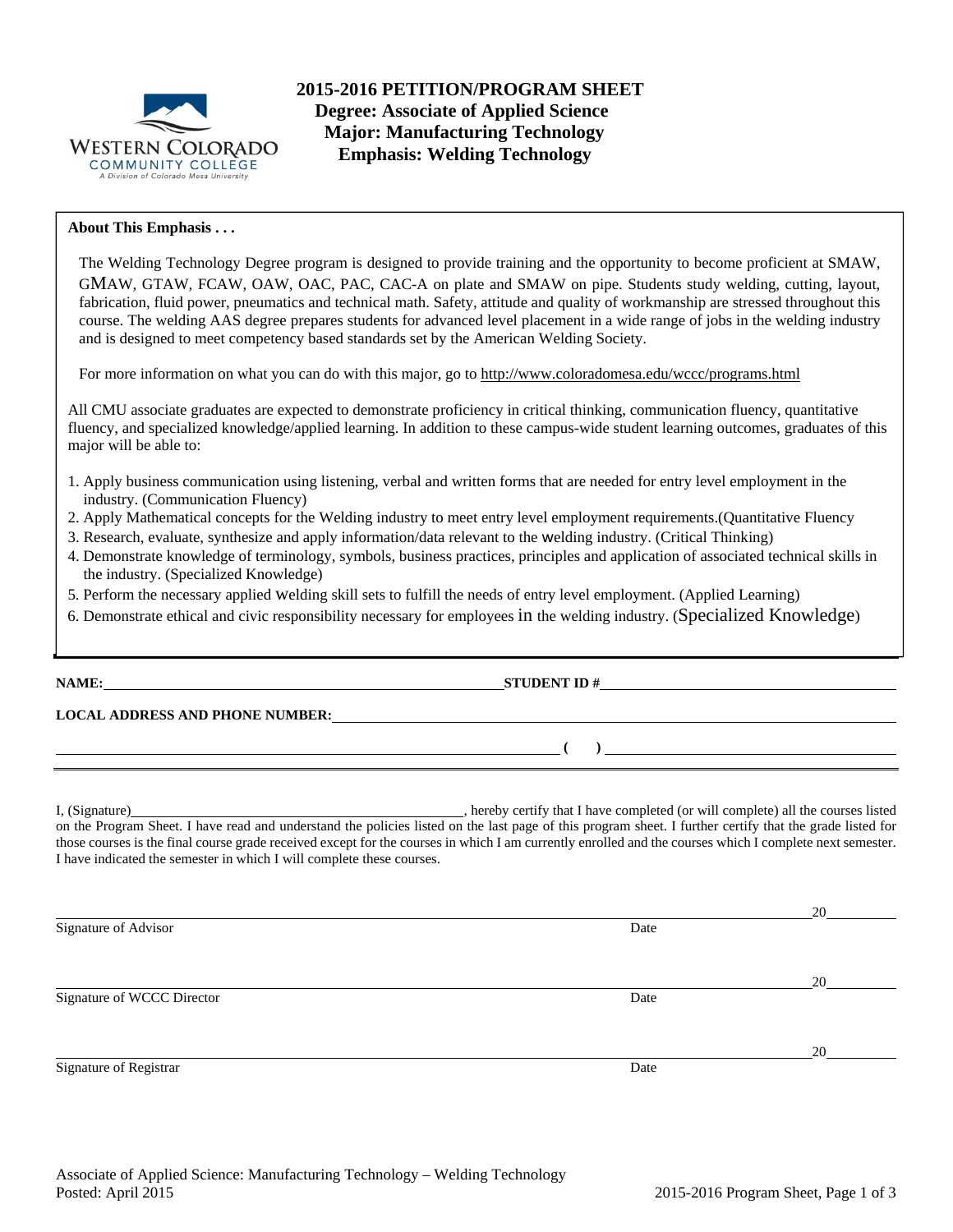### **DEGREE REQUIREMENTS:**

- 65 semester hours total (A minimum of 16 taken at CMU in no fewer than two semesters)
- 2.00 cumulative GPA or higher in all CMU coursework and a "C" or better must be achieved in coursework toward major content area.
- Pre-collegiate courses (usually numbered below 100) cannot be used for graduation.
- A student must follow the CMU graduation requirements either from 1) the program sheet for the major in effect at the time the student officially declares a major; or 2) a program sheet for the major approved for a year subsequent to the year during which the student officially declares the major and is approved for the student by the department head. Because a program may have requirements specific to the degree, the student should check with the faculty advisor for additional criteria. It is the student's responsibility to be aware of, and follow, all requirements for the degree being pursued. Any exceptions or substitutions must be approved by the student's faculty advisor and Department Head.
- See the "Undergraduate Graduation Requirements" in the catalog for additional graduation information.

**ESSENTIAL LEARNING REQUIREMENTS** (Minimum 15 semester Hours) See the current catalog for a list of courses that fulfill the requirements below. If a course is on the Essential Learning list of options and a requirement for your major, you must use it to fulfill the major requirement and make a different selection within the Essential Learning requirement. The Essential Learning capstone course and corequisite Essential Speech course (required for bachelor's degrees) cannot be used as options for the below requirements.

| Course No Title                                                                                 |                                                                                                                       |                    | Sem.hrs Grade Term/Trns |
|-------------------------------------------------------------------------------------------------|-----------------------------------------------------------------------------------------------------------------------|--------------------|-------------------------|
|                                                                                                 | <b>Communication</b> (6 semester hours)<br><b>ENGL 111 English Composition</b><br><b>ENGL 112 English Composition</b> | 3<br>$\mathcal{R}$ |                         |
| -OR-                                                                                            |                                                                                                                       |                    |                         |
|                                                                                                 | ENGL 111 English Composition and<br>SPCH 101 Interpersonal Communication or 3<br>SPCH 102 Speechmaking                | 3<br>3             |                         |
| <b>Math: Minimum Math 107 Career Mathematics (Minimum 3)</b><br>semester hours)                 |                                                                                                                       |                    |                         |
| <b>Social Sciences, Natural Science, Fine Arts, or Humanities</b><br>(Minimum 6 semester hours) |                                                                                                                       |                    |                         |

\_\_\_\_\_\_ \_\_\_\_ \_\_\_\_\_\_\_\_\_\_\_\_\_\_\_\_\_\_\_\_\_\_\_\_ 3 \_\_\_\_\_ \_\_\_\_\_\_\_\_ \_\_\_\_\_\_ \_\_\_\_ \_\_\_\_\_\_\_\_\_\_\_\_\_\_\_\_\_\_\_\_\_\_\_\_ 3 \_\_\_\_\_ \_\_\_\_\_\_\_\_

KINE 100 Health and Wellness 1 KINA  $1$   $1$ 

**WELLNESS REQUIREMENT** (2 semester hours)

#### **ASSOCIATE OF APPLIED SCIENCE: MANUFACTURING TECHNOLOGY – WELDING TECHNOLOGY COURSE REQUIREMENTS**

(48 semester hours)

# **Core Classes**

| CADT <sub>101</sub> | Introduction to Computers              | 1 |  |
|---------------------|----------------------------------------|---|--|
| CADT <sub>108</sub> | Computer Aided Design                  | 3 |  |
| MAMT105             | Print Reading/Sketching                | 2 |  |
| <b>MAMT101</b>      | Intro to Manufacturing                 | 2 |  |
| <b>MAMT115</b>      | Intro to Machine Shop                  | 3 |  |
| <b>MAMT150</b>      | Intro to Numerical Control             | 1 |  |
| <b>MAMT260</b>      | Properties of Materials                | 3 |  |
| <b>TSTG 150</b>     | <b>Fluid Power</b>                     | 3 |  |
| <b>TSTG 220</b>     | <b>Industry Employment Practices 3</b> |   |  |
| 0R                  |                                        |   |  |
| TSTG 120            | <b>Industrial Safety Practices</b>     | 3 |  |
|                     |                                        |   |  |
| WELD110             | Shielded Metal Arc Welding             | 3 |  |
| WELD117             | Oxy/Fuel & Plasma Cutting              | 3 |  |
| WELD133             | <b>Metal Fabrication Methods</b>       | 3 |  |
| <b>WELD144</b>      | <b>Welding Business Operations</b>     | 3 |  |
| WELD211             | GMAW/FCAW                              | 3 |  |
| WELD230             | Gas Tungsten Arc Welding               | 3 |  |
| <b>WELD 240</b>     | PIPE Welding                           | 3 |  |
| <b>WELD 270</b>     | <b>Practical Applications</b>          | 3 |  |
|                     |                                        |   |  |
|                     | <b>Electives:</b> (3 semester hours)   |   |  |
|                     |                                        |   |  |
|                     |                                        |   |  |

TOTAL:65 Semester Hours

\*Please see your advisor for requirements specific to this program.

Students in Welding may be required to purchase approximately \$500.00 in tools and personal safety welding equipment. This does not include required textbooks. These costs may vary with student need and brand or quality of tools or equipment purchased. All safety glasses must meet the minimum industry safety standard of Z-87 with side shields. CMU / WCCC has lockers with required tools available for rent at \$ 50.00 per semester.

Course No Title Sem.hrs Grade Term/Trns